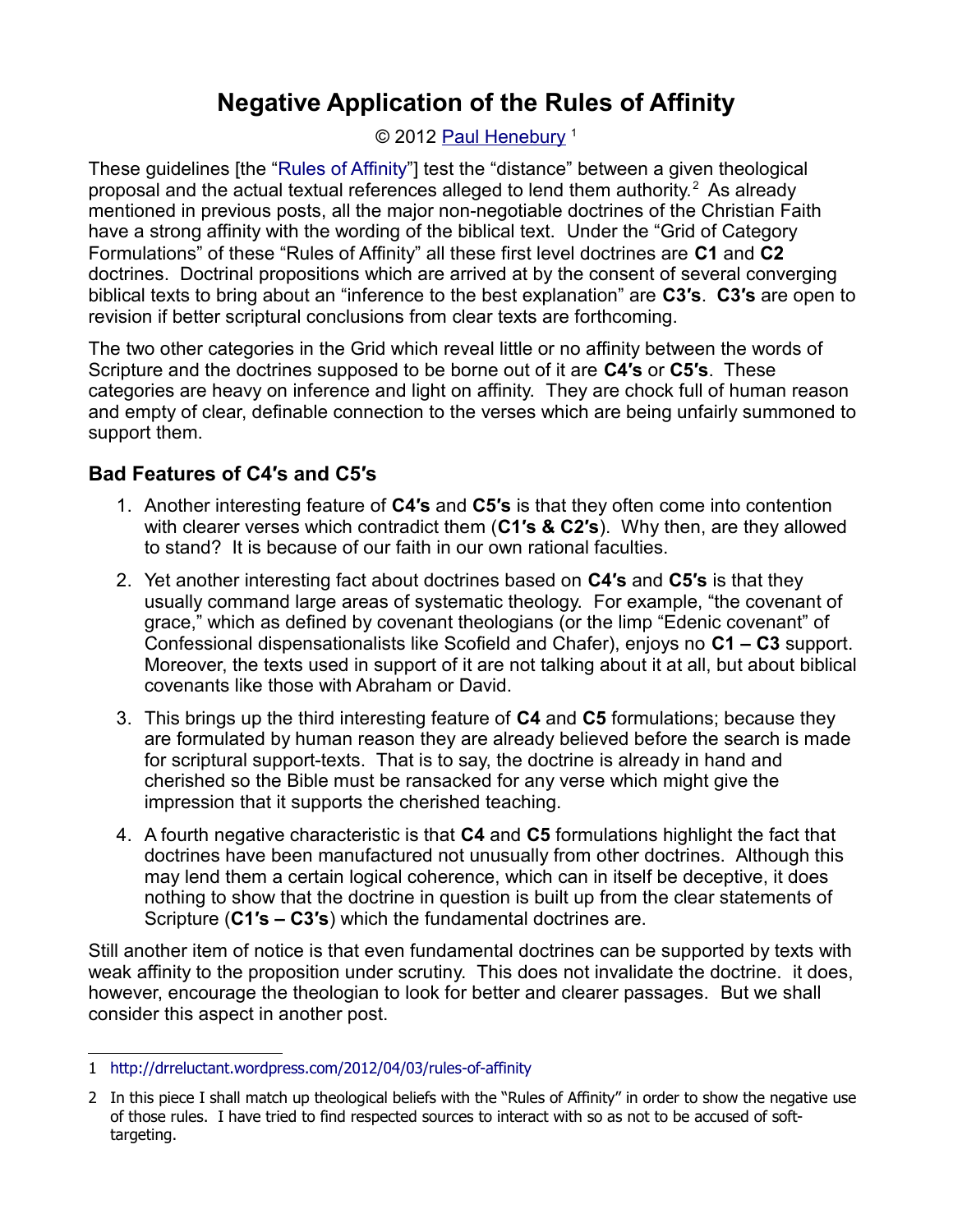Here are some important theological propositions which, in fact, lack affinity with the Scriptures used to validate them.

# **The Covenant of Grace**

The supposed [covenant](http://www.opc.org/cce/covenant.html) made between God and all the elect from Adam to the New Creation which assumes the one people of God in both Testaments, thereby making it impossible for Israel's covenants to be fulfilled literally, but demanding they be re-interpreted by the NT. The covenants found in Scripture are viewed as manifestations of this inferred but overarching covenant.

Scriptures employed to prove it: Gen. 3:15 **- C4** - *there is no mention of any covenant till the Noahic covenant;* Heb. 8:6; 9:15; 12:24 **- C4** – these are references to the New Covenant (which it is often falsely equated with), not to any covenant of grace as defined above. **There are no C1-C3 references to this covenant in the Bible.** It is an inferred covenant which rests upon noncovenantal and covenantal texts (e.g. Gen. 12:1–3; 17:1–14; 22:17-18; Exod. 20-24; Jer. 31:31f.) which are speaking of other things.

**The Covenant of Works:** "The way for innocent Adam and all his posterity to remain in a state of well-being and to be confirmed in happiness (to eliminate the possibility of losing happiness) was based entirely on what man would do." – Walter Chantry citing Gen. 2:8,9 and 2:16-17. Both references are **C4′s** since no covenant is mentioned in either text. See link to Chantry's work $3$  esp. pages 4-6.

Scriptures employed to prove it: the main one, after Gen. 2:16-17 (**C4**) is Hosea 6:7, which says,

But like Adam they have transgressed the covenant; There they have dealt treacherously against Me. (Hos 6:7 NAS)

The trouble is this translation "like Adam" is heavily disputed, and in any case is not decisive. Even if one allows the disputed translation "like Adam" instead of the more widely accepted "like men" one is still left to infer a covenant of works as defined by covenant theologians (or Adamic covenant by some dispensationalists) from this text. Did the prophet mean to say that Israel (Ephraim) had transgressed the covenant of works? Did Adam? Where does the text specify that? Therefore, owing to its tendentious pedigree as a prooftext for the covenant of works we cannot but assign this anything but a **C4**. If someone wants to make it a **C3** and look around (a la Robert Reymond) for corroborating passages let him try. As it stands, once again **there are no C1-C3 references to this covenant in the Bible.**

Chantry writes in *The Covenants of Works and of Grace*, 6:

<span id="page-1-0"></span><sup>3</sup> [Monergism.com:](http://Monergism.com/) <http://www.chapellibrary.org/files/archive/pdf-english/cove.pdf>

<sup>© 2012</sup> [Paul Henebury](http://www.spiritandtruth.org/id/ph.htm) 2 of 9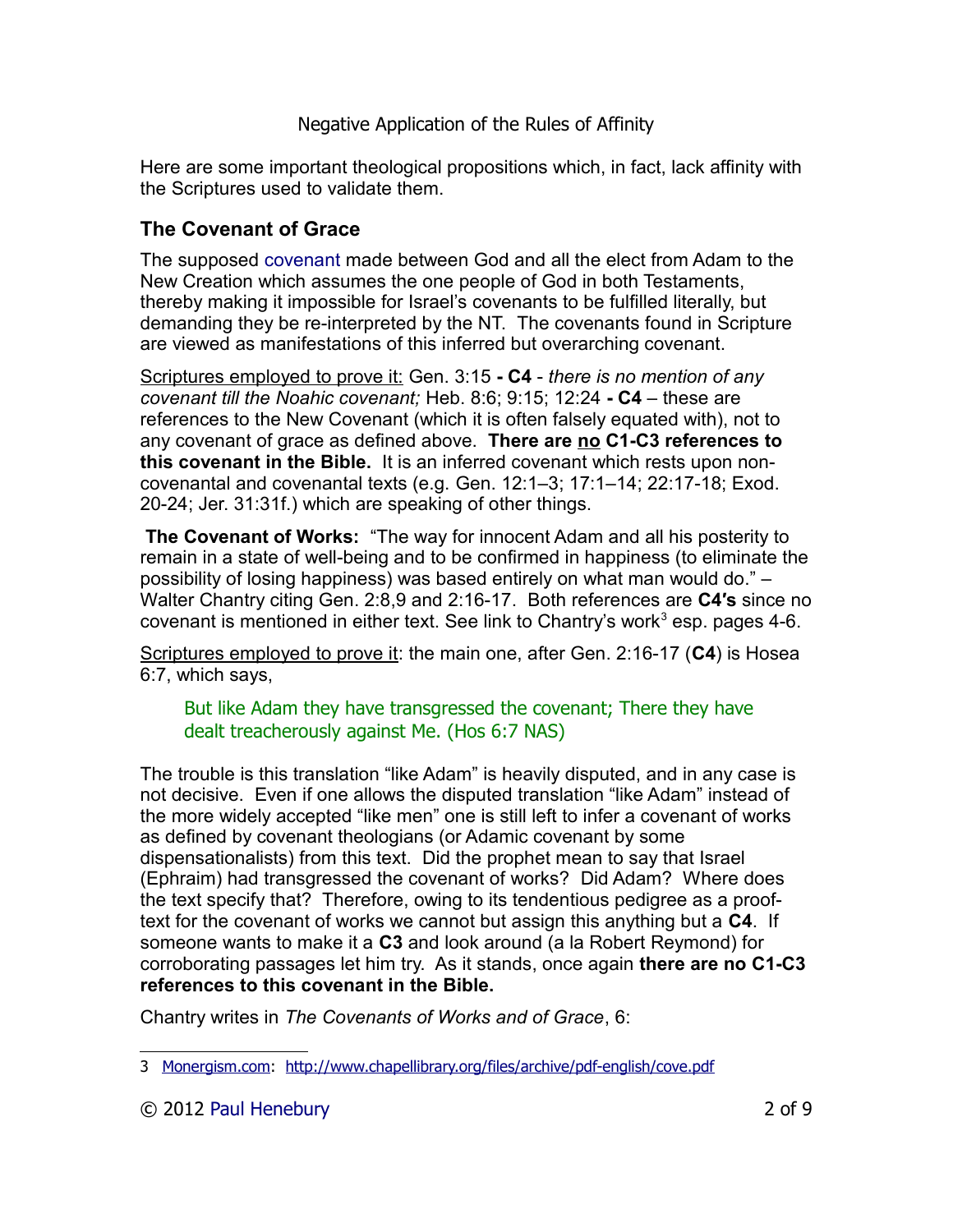In the entirety of Scripture there are only two divinely instituted arrangements by which man could be blessed: The Covenant of Works for innocent man, the Covenant of Grace for fallen man. Both covenants are referred to in God's first communication to man after the Fall in Genesis 3.

When stood up against our Rules of Affinity this bold statement receives rather less than a strong endorsement. Indeed, it is contradicted by the explicit **(C1-C2)** covenant statements in Gen. 8-9; 12-22; Exod. 20-24; Num. 25; Deut. 29-30; Psa. 89; 105; Jer. 31, 33, etc. Yet these out of these two covenants arises a whole system of Covenant Theology, including some of the following theological propositions. The persuasive power of these teachings do not come from the biblical texts they (wrongfully) employ.

## **Infant Baptism**

This teaching depends upon the covenant of grace (see [here\)](http://www.mountainretreatorg.net/articles/infant_baptism.shtml) and teaches that those children of covenant parents are "in the one covenant [of grace]" and are, therefore, elect in some sense. All the passages it employs (like Gen. 17:5-7) are not speaking of the covenant of grace with all the elect but of the Abrahamic Covenant with those who, as the next verse plainly says, will be given the land of Canaan as an everlasting possession (Gen 17:8. Cf. Psa. 105:6-11)! Hence, not only is this doctrine an inference based upon another inference, but it also undermines clearer **C1** and **C2** promises to Israel in the process. Notice, infant baptism is nowhere in view in any OT or NT covenant text. This is a **C5** formulation.

Scriptures employed to prove it: Acts 2:38-39; 16:31-34 – **C4** – both contexts make it clear that the person's present were able to understand and respond in belief (or unbelief) to the message they heard, as would their children and those afar off. If Acts 2:39 is pushed to include infants it says too much; for surely "all who are afar off" could then be used to support a universalistic doctrine of infant salvation for every child, which is clearly not the case. **There are no C1-C3 references to infant baptism in the Bible. Because it is an inference based on another inference I assign it a C5 rating.**

In all contexts where the Gospel is proclaimed (including those in Acts 2 & 16) comprehension and belief are required. E.g., Jn. 3:16, 36; 5:24; 20:29-31; Rom. 1:16-17; 4:1ff.; etc. And let it not be forgotten that all the references to undergoing baptism (as either immersion or effusion; never sprinkling) picture adult baptism after belief.

**The Church = Israel:** This has been expressed in different ways, but the basic idea is that the covenant promises [\[link\]](http://drreluctant.wordpress.com/2010/03/26/a-response-to-some-questions-about-israel-and-the-church/)made to the descendents of Abraham, Isaac and Jacob, especially the national and ethnic promises, including "the Holy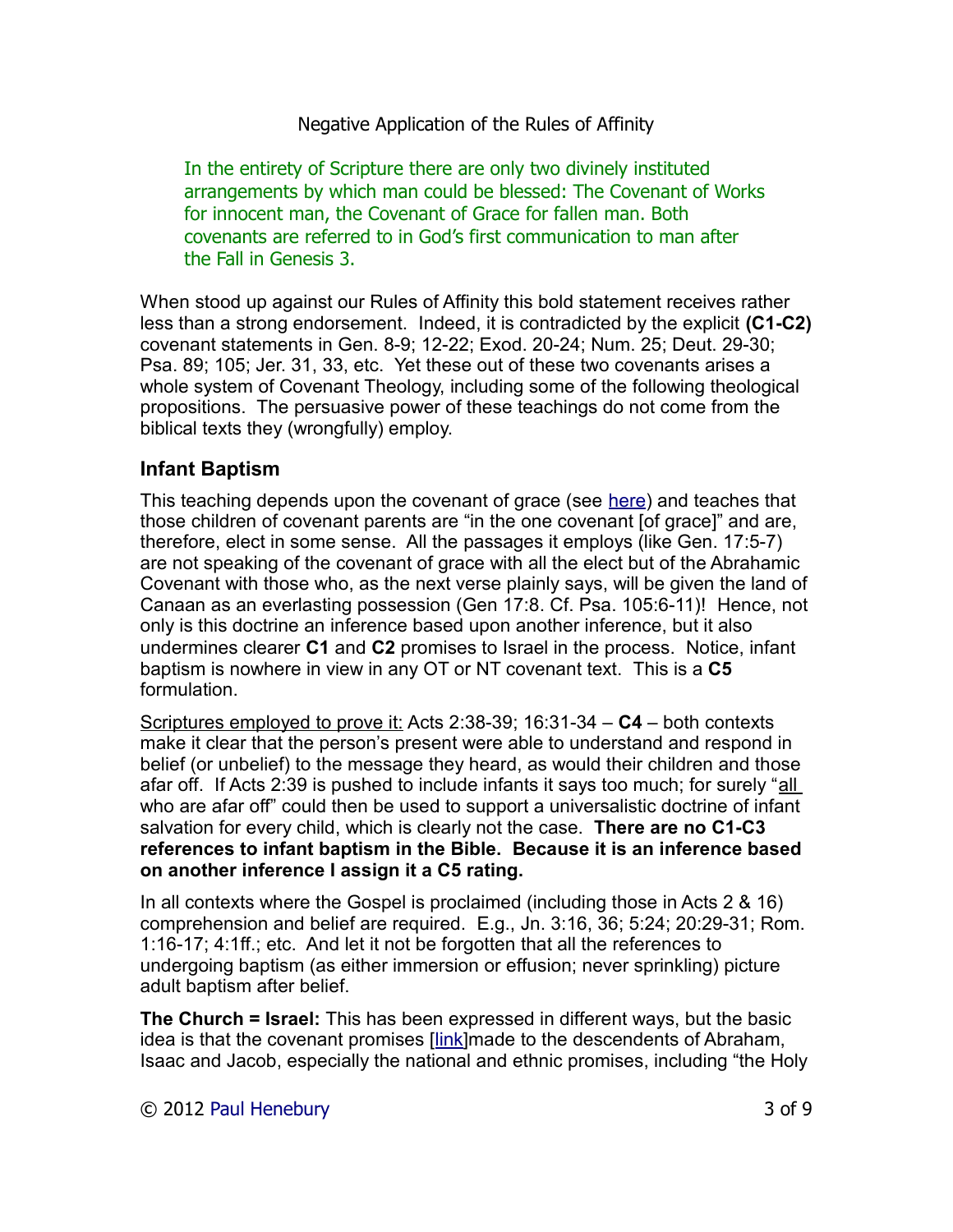Land", have been "transformed" or "spiritualized" and applied to the NT Church. If ethnic Israelites are to enjoy the promises they must be part of the Church, "the New Israel", in which the promises are fulfilled.

Scriptures employed to prove it: Rom. 2:28-29 – which addresses Jews in the context (e.g. v. 24f.), and can easily be construed as distinguishing believing from unbelieving Israelites (hence **C4** especially because nothing is said in support of the proposition under consideration); Rom. 9:6-7 – which is speaking directly about Israelites "according to the flesh" in the context and can again easily be confined to believing versus unbelieving Jews. The context also says that the promises (still) pertain to Israel. It is a **C4** at least because supercessionism is inferred from the passage even though Paul says nothing about such a proposition; Phil. 3:3 – in which Paul calls Christians "the circumcision" because they worship in the Spirit, not because they are really circumcised Jews. He writes figuratively and does not address the subject of Israel and the Church. Where he does address it in Romans 11 he distinguishes them and reiterates the irrevocability of Israel's covenants.

The last verse used to teach this proposition is Galatians 6:16.

And as many as walk according to this rule *[i.e. boasting in Christ's* cross instead of Jewish fleshly circumcision - cf. 6:11-15], peace and mercy be upon them, and  $\left[\frac{k a}{l}\right]$  upon the Israel of God.

The usual translation of "kai" is "and." That translation fits perfectly well in Paul's sentence and in his larger argument. There is no reason to translate it with the far more infrequent "even" unless it threatens ones theological assumptions. Even many who reject the Israel/Church eschatological distinction agree with this conclusion. If Paul had wanted to equate those in the first part of the verse with the "Israel of God" in the second part he could simply have omitted the conjunction and the point would have been clear enough. But he didn't. The "kai" is there and there is no good reason, especially in the context, that it should not be translated normally as "and." Therefore, this verse cannot even qualify as a **C3** for the reason that it ought to read "*and* the Israel of God." We therefore assign it a **C4** to identify the intrusion of human reasoning into and indeed prior to the exegesis. Once more, **there are no C1-C3 references to this theological idea in the Bible! It is a C4 doctrine.**

# **Examples in Genesis**

Another example is found in G. K. Beale, *A New Testament Biblical Theology,* 32:

Adam was to be God's obedient servant in maintaining both the physical and spiritual welfare of the garden abode, which included dutifully keeping evil influences from invading the arboreal sanctuary...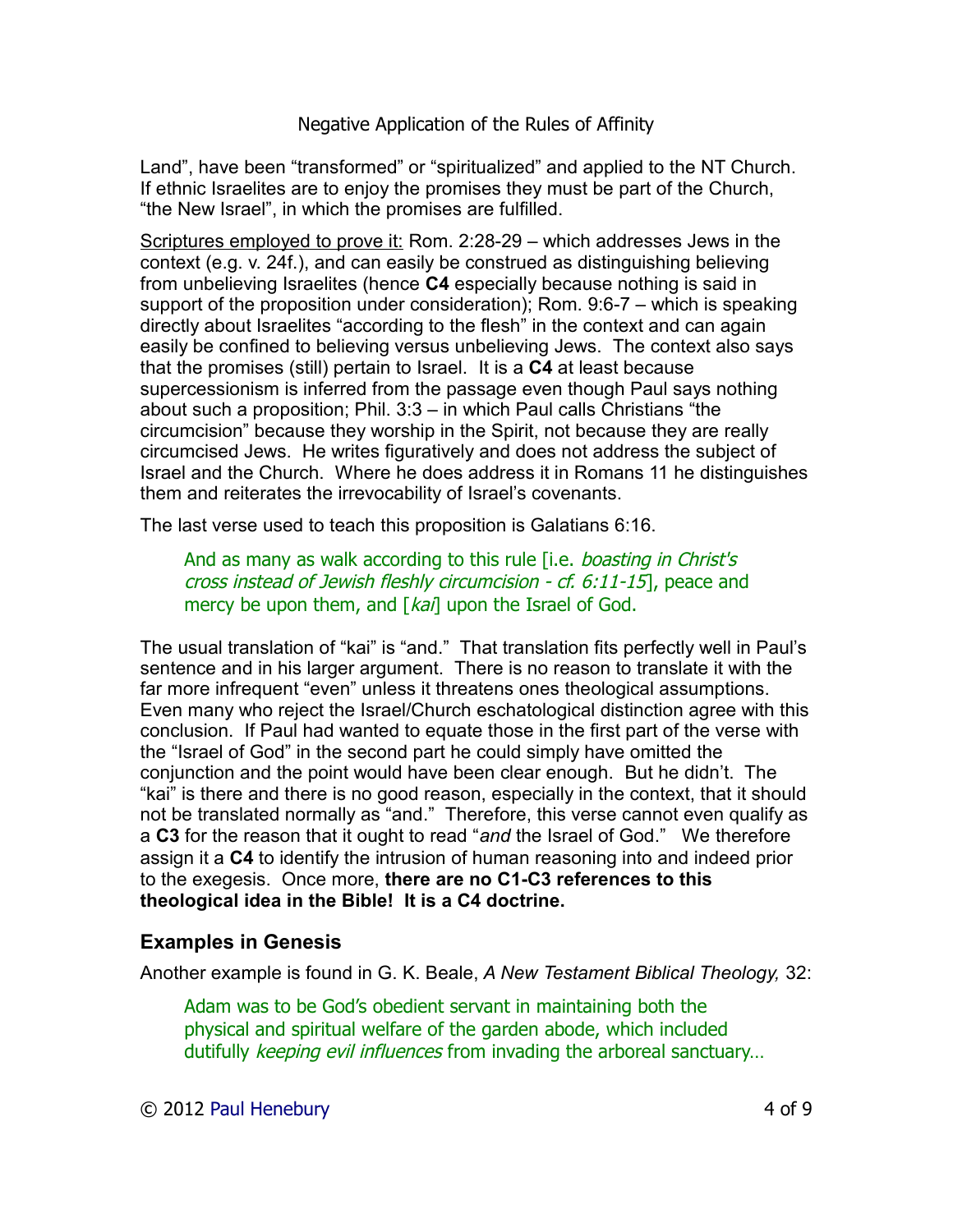### (my emphasis)

Beale gives Adam a responsibility to guard the original creation from "evil influences." But there is nothing in Genesis 2 or 3 which even hints at this. Certainly, God allowed the serpent into the Garden, but the only warning given to the man is the prohibition in Gen. 2:16-17. The serpent tempts Eve and Eve tempts Adam. It is Adam's capitulation to his wife which is given as the reason he disobeyed God's command (see Gen. 3:17. cf. 1 Tim. 2:14). Could Adam have ejected Satan out of Eden? Where is that indicated? And what of this talk of a plurality of "evil influences"? One will look in vain for such things in the texts Beale employs. We thus give the statement above a **C4** rating.

Accordingly, essential to Adam and Eve's raising of their children was spiritual instruction in God's word that the parents themselves were to remember and pass on. (33)

Beale is writing about Adam and Eve before the Fall. Where does he get this "essential" teaching from? From inferring it on the basis of the inferred proposition above. (Notice that if this were true it would strongly imply that if they didn't pass on their remembrances each generation would be threatened with spiritual death and the curse!). This adds a condition that God did not command. This is a **C5** inferential statement.

#### Just as God had achieved heavenly rest after overcoming the creational chaos…

Neither the text of Genesis 1 and 2, nor any other Bible text, speaks even indirectly of God having to achieve "heavenly rest" by "overcoming…creational chaos." The "rest" of Genesis 2:4 simply indicates the cessation (*shabbat* – "to make an end," etc), "of all the work which He had done." That is, the work of the previous six days. This "overcoming chaos" language comes from pagan creation myths being read back onto the Genesis narrative. **C5**

…and constructing the beginning of his creational temple…

There is no text of Scripture which even comes close to describing the pristine creation as a "creational temple." It may be argued that the aggregate testimony of several other passages leads to such an inference, which would make it a **C3.** But it is better to speak in terms of the Tabernacle, and especially the Temple, as "remembrances" of Eden (see Allen P. Ross, *Recalling the Hope of Glory*, chs. 4 & 5. Ross is far less speculative than Beale), in which case this statement could well qualify as a **C3**. In the "Rules" we are putting forth, a **C3** is not strong enough to build upon, even if it may well be true.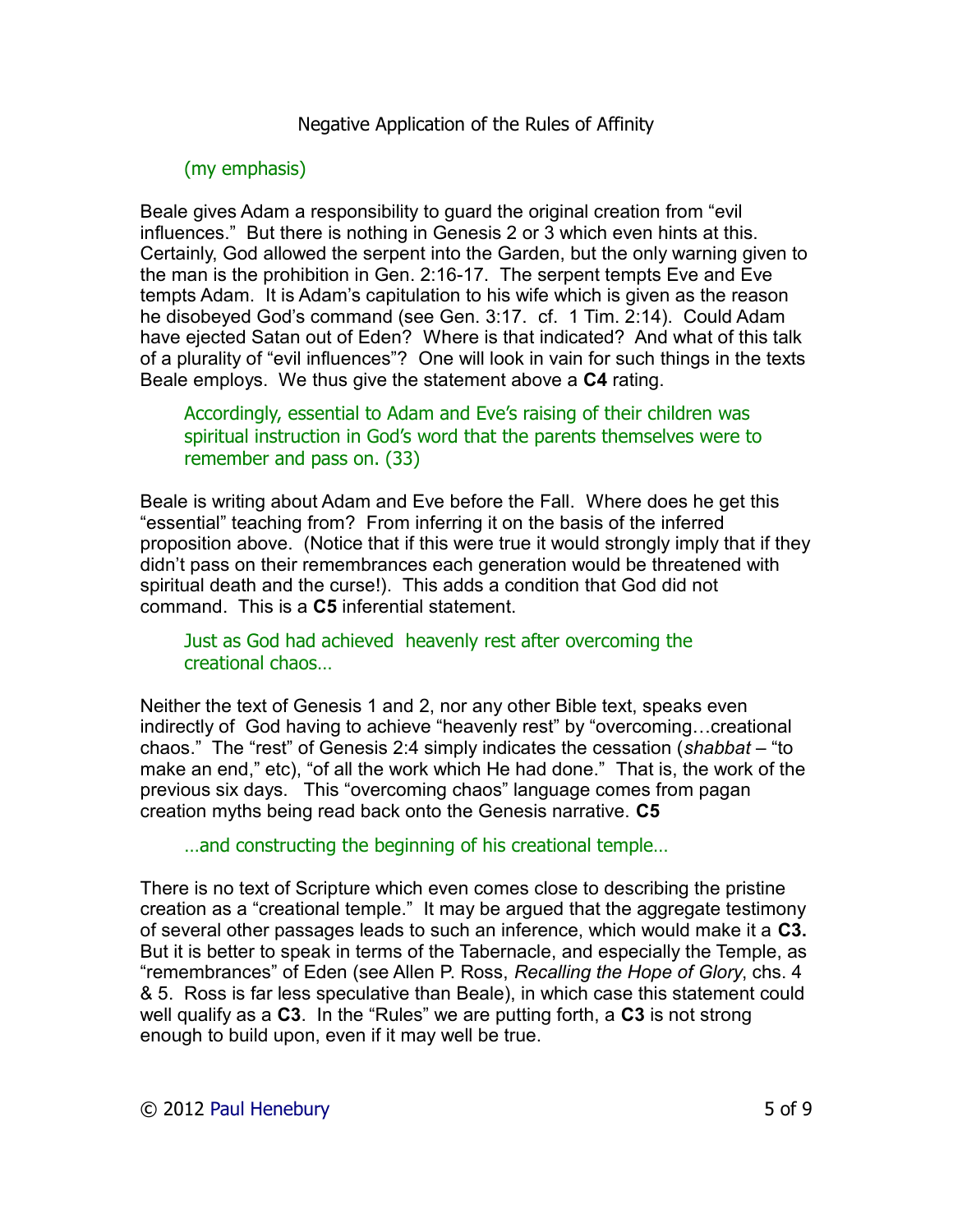…so Adam presumably would achieve unending rest after overcoming the opposition of the serpent and the opposing temptation to sin and extending the boundaries of the glorious Eden temple around the entire earth. (40)

Beale is trying to parallel Adam's function with one he thinks he sees in God at creation. But God is nowhere said to be "overcoming creational chaos." Indeed, this way of wording it makes it appear that the amorphous world of Gen. 1:2 was somehow not good. Beale's presumption, which is common in covenant theology, is just that – a presumption. Another instance of tying one inference to another without solid biblical evidence. **C5!** Later on in the book he has two whole chapters on the church being Israel which are based almost entirely on inferences drawn from other inferences, and with no engagement with contrary views. As we have shown, this is not the way fundamental doctrines are formulated and supported (see the [second post\)](http://drreluctant.wordpress.com/2012/04/15/positive-application-of-the-rules-of-affinity/).

# **Speaking in Tongues**

Moving in a different direction, let us examine a typical assertion by someone who professes to speak in tongues. It usually goes something like this: "God has given me a prayer-language through which I draw closer to Him. This is not a human language, but like an angelic tongue."

Then the scriptures are produced for each assertion:

For one who speaks in a tongue [meaning "language," as in the phrase "he speaks in his native tongue"] does not speak to men, but to God; for no one understands, but in his spirit he speaks mysteries. 3 But one who prophesies speaks to men for edification and exhortation and consolation. 4 One who speaks in a tongue edifies himself; but one who prophesies edifies the church. (1Co 14:1-4 NAS)

The reason the tongue-speaker speaks not to men, but to God is not here a good reason. It is because "no man understands him." This becomes more acute once 14:21 is read:

So then tongues are for a sign, not to those who believe, but to unbelievers; but prophecy is for a sign, not to unbelievers, but to those who believe. (1Co 14:22)

Unless one is going to cause a major contradiction with this plain declarative **C1** text (the only one which explicitly tells us what tongues were for) it is not possible to hold that God has bestowed a private "unknown" prayer-language. The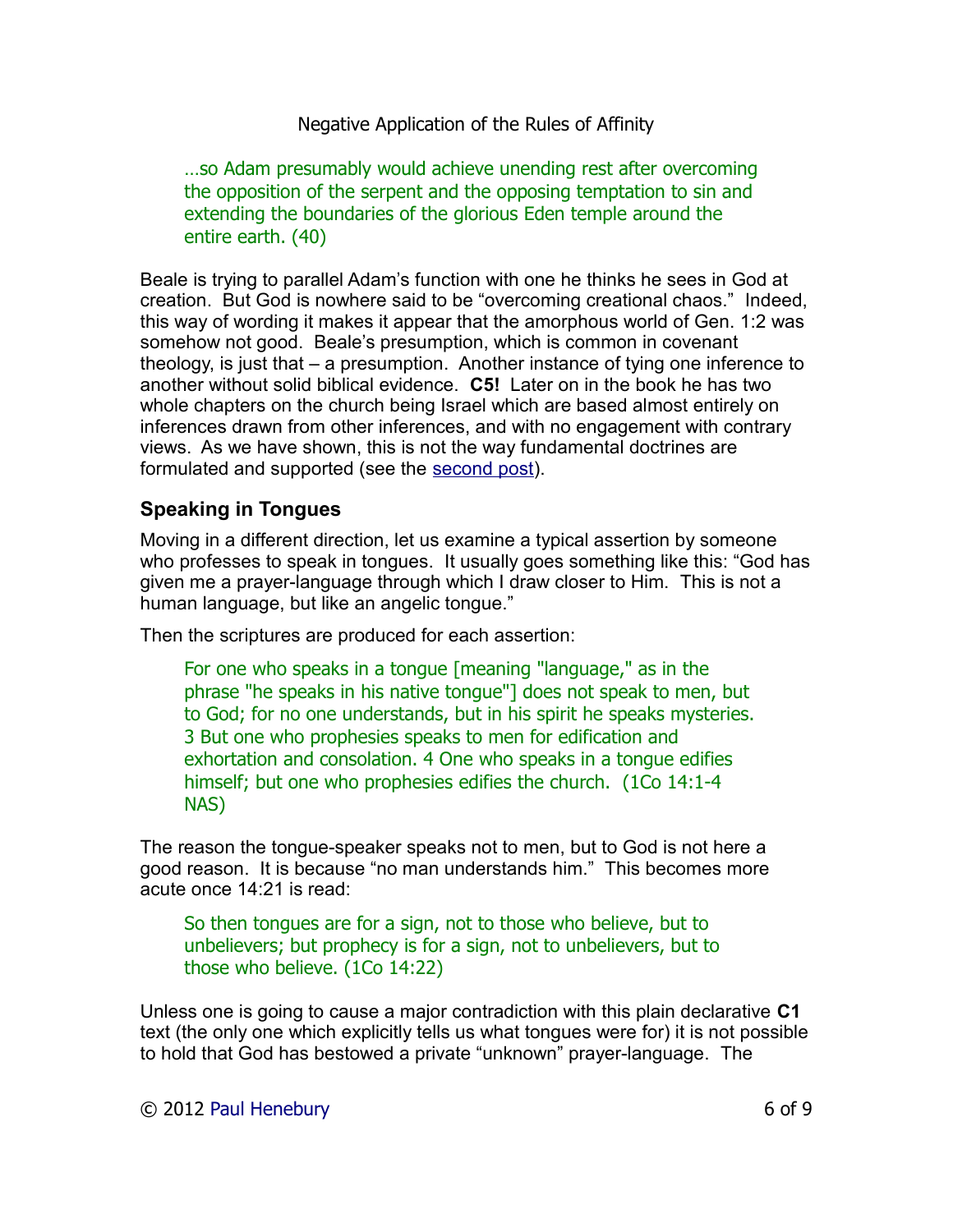negative connotation of verses 2 and 4 plus this statement in verse 22 make the "prayer-language" assertion look heavy on special-pleading.

This is only compounded by 1 Corinthians 13: 1-3.

If I speak with the tongues of men and of angels, but do not have love, I have become a noisy gong or a clanging cymbal. 2 And if I have the gift of prophecy, and know all mysteries and all knowledge; and if I have all faith, so as to remove mountains, but do not have love, I am nothing. 3 And if I give all my possessions to feed the poor, and if I deliver my body to be burned, but do not have love, it profits me nothing.

Each of these "ifs" are not actualities but exaggerated hypotheticals. Paul is not saying he speaks a supposed "angelic language." All angels in scripture appear to speak human languages (Hebrew, Aramaic, and Greek). Hence "the tongues of men *and* of angels." Paul did not give his body to be burned (v.3b). He did not understand "all mysteries and knowledge." (v.2). Therefore, the proposition above does not hold water. It is a case of an experience searching for a biblical excuse. Given the number of inferences needed to produce it, it must be assigned a **C5** in this system.

# **The Sabbath**

Consider this statement:

From the beginning of the world to the resurrection of Christ, God appointed the seventh day of the week to be the weekly sabbath; and the first day of the week ever since, to continue to the end of the world, which is the Christian sabbath. – Westminster Shorter Catechism, Answer to Q.59. "Which day of the seven hath God appointed to be the weekly sabbath?"

The scriptural backing for this answer is Gen. 2:2-3; 1 Cor. 16:1-2, and Acts 20:7. The first clause appeals to Genesis 2, which does say that "God blessed the seventh day and sanctified it, because in it He rested from all His work which God had created and made." It does not say anything about a "weekly sabbath" or the length of its observation. As it stands, therefore, there is a large "propositional distance" between the verse and the teaching it is being used to bolster. Thus, the clause is loaded with unsupported human inference and cannot get more than a C4. Exodus 20:11 might have been drafted in to help; in which case the clause, though requiring more corroboration, could scrape a C3 ranking (Of course, old-earthers who believe the "day" in Gen. 2:2-3 was millions of years long, and/or is still in continuance, would weaken the link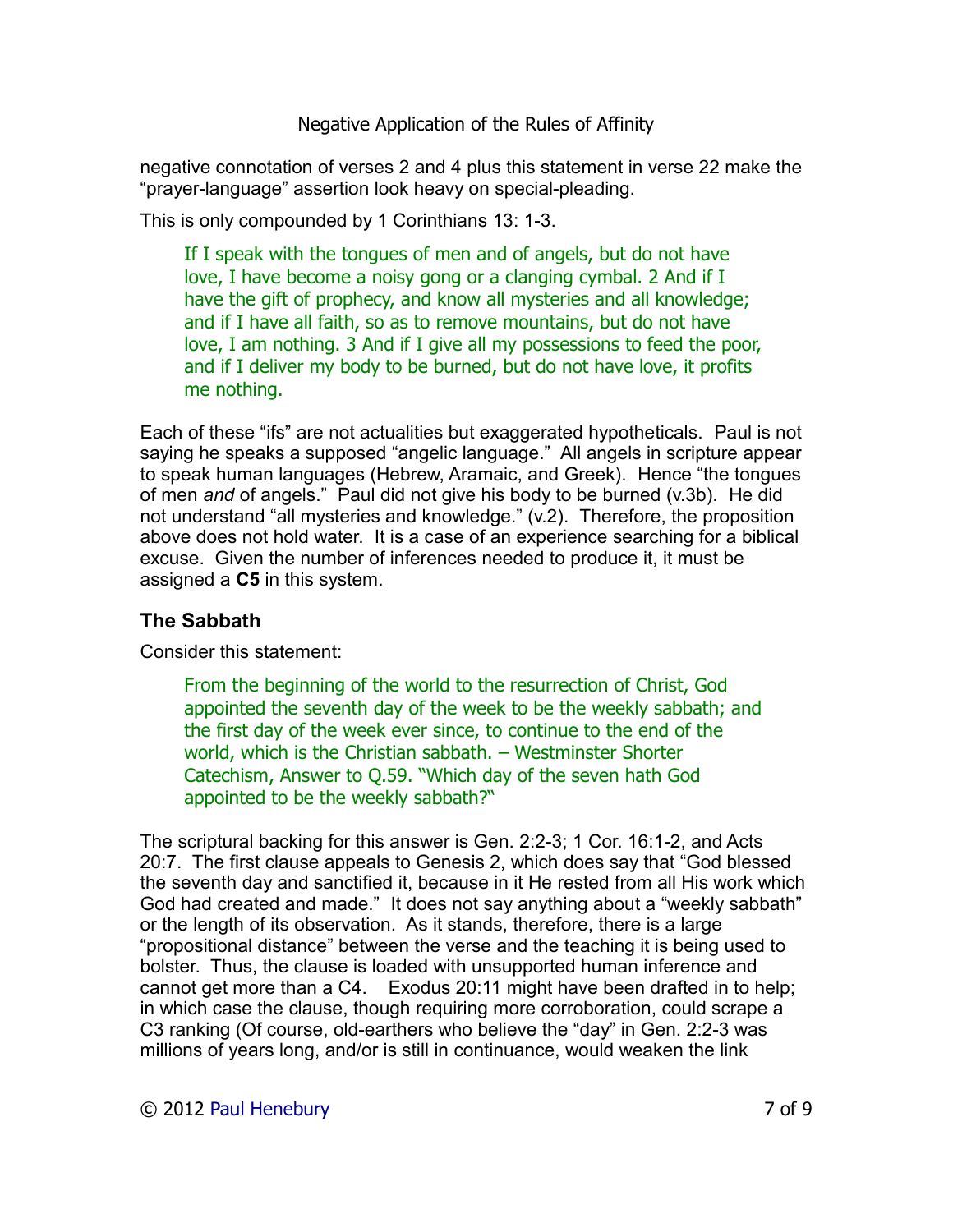between the two passages!).

As proof for the proposition that the first day of the week is the "Christian sabbath" which will "continue till the end of the world" we get 1 Corinthians 16:1- 2 which says nothing about the sabbath and is about "the collection for the saints," which was to be done "on the first day of the week" – presumably because that is when the saints met. Acts 20:7 refers to Paul and others coming together to break bread on the first day of the week at Troas. Again, there is nothing in the verse to support any teaching about a Christian sabbath to be observed till world's end. As the 1 Corinthians passage is speaking about something totally different than what the Westminster Divines use it for their use of it ranks a C5. It is an inference based on another inference which goes in search of a biblical pretext. The Acts 20 usage gets a C4 since it does at least refer to coming together to break bread and hear the teaching of the Word.

It could be that there are better texts with closer affinity to the "Answer" to Q.59 which could be called upon. The negative application of the Rules of Affinity help one to reexamine this question. Utilizing the Grid this way can stop overconfident announcements that "this is what the Bible says."

## **Baptism for the Dead**

But what about a verse like 1 Corinthians 15:29?

Otherwise, what will those do who are baptized for the dead? If the dead are not raised at all, why then are they baptized for them?

This is a proof-text used by Mormons for their practice of baptism by proxy for dead relatives and such. Such baptisms were also practiced by Gnostic leaning groups, at least in the second century (See Craig L. Blomberg, *1 Corinthians*, NIVAC, 299). The fact is we simply have no idea what this baptism was about. The Apostle does not approve of it, but he does argue from its current use, whether inside or outside of the Church we cannot tell. Because of this vagueness the best initial rating for the statement "some people, whether Christians or not, we cannot tell, were baptized for those who had died, and Paul argues that the practice would be pointless if the resurrection was not physical" would be a **C2**. Any assertion that people today ought to follow this practice would push the confines of Paul's statement and could not rise above a **C3**. Once any doctrinal explanation is introduced for baptism by proxy such an "explanation" would rank a **C4**. Therefore, any practical use this verse could be put to would rate at **C4** and would thus be very doubtful.

#### **Dispensations**

I have been asked about how the seven dispensations common in Dispensationalism fair under these rules. I tend to agree with Charles Ryrie's